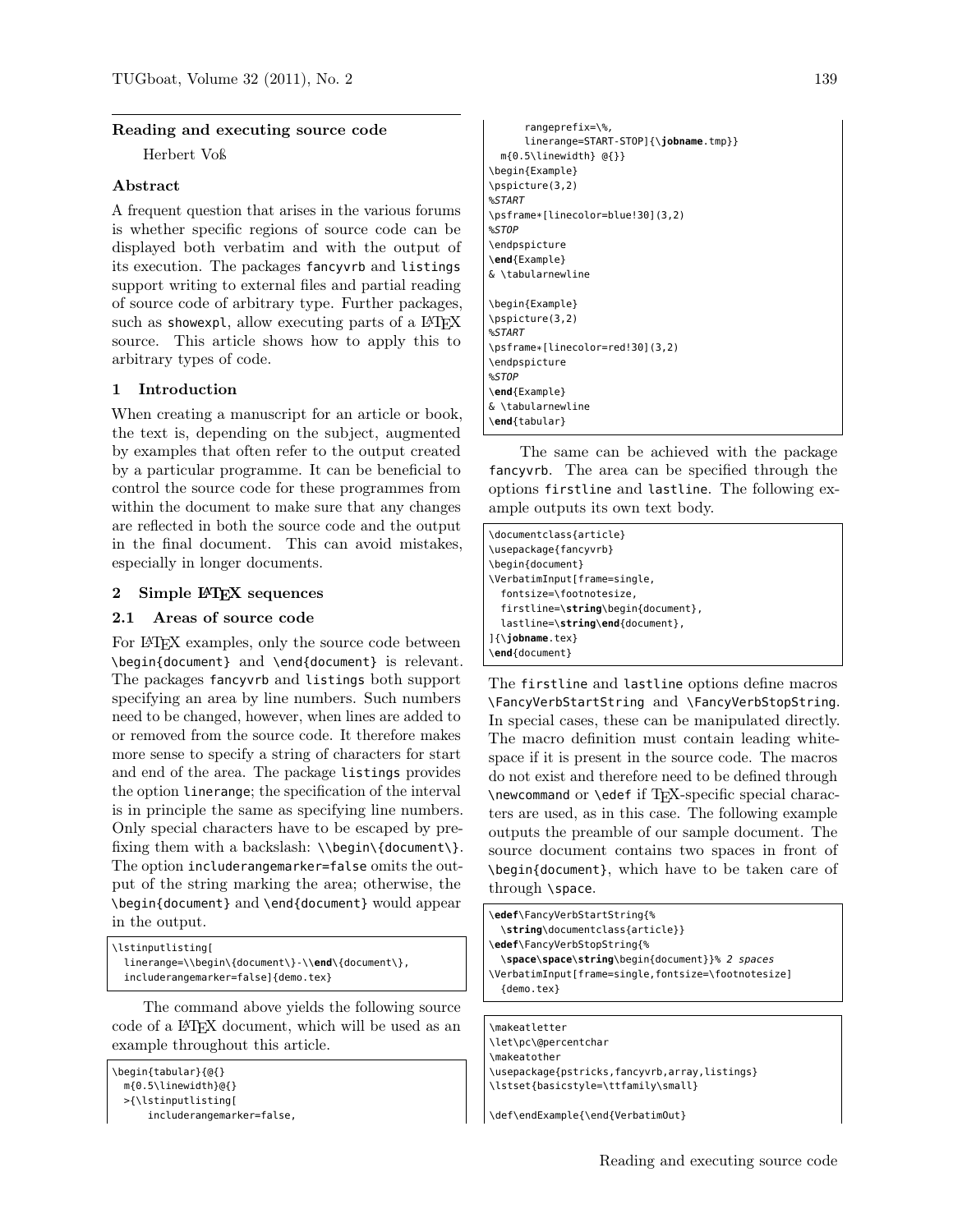\def\START{}\def\STOP{}\input{\jobname.tmp}} \newcommand\Example{% \VerbatimEnvironment \begin{VerbatimOut}{\jobname.tmp}}

# 2.2 Source code and output

Another frequent use case is the display of source code and the result of its compilation with LATEX, as in the following example.



foo\newline\mbox{% \put(7,2){% \circle\*{\strip@pt\**normalbaselineskip**}}}% \newline bar

The entire source code is not always of interest, as in the example above, which actually contains two additional lines.

| \makeatletter                                      |
|----------------------------------------------------|
| %START                                             |
| foo\newline\mbox{%                                 |
| \put(7,2){%                                        |
| \circle*{\strip@pt\ <b>normalbaselineskip</b> }}}% |
| \newline                                           |
| bar                                                |
| %STOP                                              |
| \makeatother                                       |

To restrict the output to the result of compiling the actual lines, the so-called markers %START and %STOP were added to define the relevant area. They do not affect the result of the compilation as they are prefixed with the LATEX comment character %. Of course the comment character should be changed according to the language being used.

Here, to typeset the source code and the output side by side a table was used. The right-hand column is explicitly left blank. The respective command was added to the column definition and only the column separator & must be specified, even if no other material appears in the table.

| \begin{tabular}{@{}<br>$m\{0.2\backslash$ linewidth $\{0\}$<br>>{\lstinputlisting[includerangemarker=false,<br>$rangeprefix = \$ ,<br>$linerange = \frac{START - STOP}{\{ \to \text{obname.tmp}} \}$ |
|------------------------------------------------------------------------------------------------------------------------------------------------------------------------------------------------------|
| $m\{0.8\backslash$ linewidth} $@{}$ {}}                                                                                                                                                              |
| \begin{Example}                                                                                                                                                                                      |
| \makeatletter                                                                                                                                                                                        |
| %START                                                                                                                                                                                               |
| foo \put(12,0){\circle*{\strip@pt\ <b>normalbaselineskip</b> }}                                                                                                                                      |
| \hspace{2\ <b>normalbaselineskip</b> }bar                                                                                                                                                            |
| %STOP                                                                                                                                                                                                |
| \makeatother                                                                                                                                                                                         |
| \end{Example}                                                                                                                                                                                        |
| & \tabularnewline                                                                                                                                                                                    |
| \end{tabular}                                                                                                                                                                                        |

The environment Example uses fancyvrb to write everything to a temporary file which is read immediately afterwards through \input and thus executed.

\newcommand\Example{% \VerbatimEnvironment \begin{VerbatimOut}{\**jobname**.tmp}} \**def**\endExample{% \**end**{VerbatimOut} \**input**{\**jobname**.tmp}}

Instead of a table, a minipage could have been used to achieve the arrangement as well. In neither case, however, can page breaks occur within examples. If the output should appear below the source, a different definition must be used. In the following example, a table with normal table header and partial source code is output.

A table without using tabularx which is as wide as the line. This is created with this source below, which contains several line breaks.

Table 1: Example for calculated table width

| foo       | bar          | baz                 |
|-----------|--------------|---------------------|
| and now   | and now a    | and now a somewhat  |
| a some-   | somewhat     | longer text to show |
| what      | longer text  | line breaks         |
| longer    | to show line |                     |
| text to   | breaks       |                     |
| show line |              |                     |
| breaks    |              |                     |

| \begin{tabular}{@{}                                  |  |  |
|------------------------------------------------------|--|--|
| $>\{\lambda\}$ RaqqedRight $\}$ p $\{1.5cm\}$        |  |  |
| >{\Centering}p{2cm}                                  |  |  |
| >{\RaqqedLeft}p{\linewidth-3.5cm-4\tabcolsep-0.8pt}  |  |  |
| @{}}\hline                                           |  |  |
| foo & bar & baz\\\hline                              |  |  |
| and now a somewhat longer text to show line breaks & |  |  |
| and now a somewhat longer text to show line breaks & |  |  |
| and now a somewhat longer text to show line breaks\\ |  |  |
| <b>\hline</b>                                        |  |  |
| \end{tabular}                                        |  |  |

The source code can now be arbitrarily long as page breaks are possible. The package fancyvrb does not support UTF-8 characters; they remain active and would be output in their expanded form. The inputenx package provides a workaround, but by default non-ASCII characters have to be specified in their TEX-notation, for example \"u. The corresponding example environment ExampleB for the above example looks like the following:

\newcommand\ExampleB{% \VerbatimEnvironment \begin{VerbatimOut}{\**jobname**.tmp}} \**def**\endExampleB{%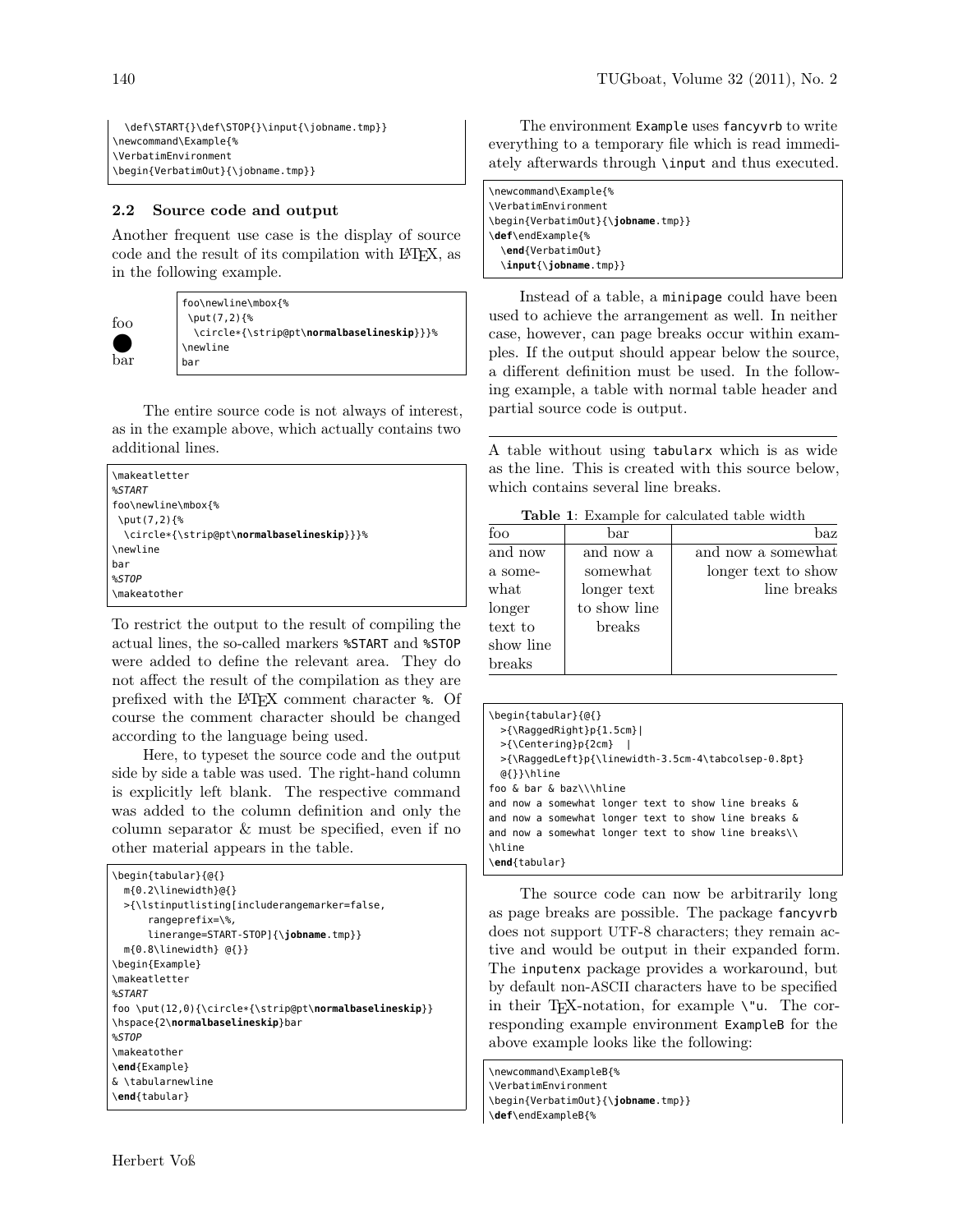```
\end{VerbatimOut}
  {\centering \input{\jobname.tmp}}
  \lstinputlisting[
      includerangemarker=false,
      rangeprefix=\%,
      linerange=START-STOP]{\jobname.tmp}}
\begin{ExampleB}
\begin{table}[!htb]
\hrulefill\par
A table without using \texttt{tabularx} which is as wide
as the line. This is shown by this text, which contains
several line breaks.
\caption{Example for calculated table width}
%START
\begin{tabular}{@{}
 >{\RaggedRight}p{1.5cm}|
 >{\Centering}p{2cm} |
 >{\RaggedLeft}p{\linewidth-3.5cm-4\tabcolsep-.8pt}
 @{}}\hline
foo & bar & baz\\\hline
and now a somewhat longer text to show line breaks &
and now a somewhat longer text to show line breaks &
and now a somewhat longer text to show line breaks\\
\hline
\end{tabular}
%STOP
\end{table}
\end{ExampleB}
```
The reverse order of the output can be achieved by swapping the \input and \lstinputlisting. For outputting source code, the corresponding command \VerbatimInput from the package fancyvrb can also be used. Not using it here was an arbitrary decision.

### 2.3 Entire documents

To show the source code and result of entire LAT<sub>EX</sub> document or non-LATEX code, a different approach must be taken — a simple  $\infty$  does not work any more. A general solution would be to include the result of the execution of the source code as a figure through \includegraphics. If the same font is used as in the document, there will be no difference compared to using \input, even for pure text. To identify the externally created figures, a custom counter is defined: \newcounter{FigureCounter}. The files are created as \jobname-\theFigureCounter.tex and can easily be assigned to source code.

A Makefile can be used to simplify the entire procedure of creating the figures independently. After a first pdfI $ATFX$  run, which can use the option -draftmode for improved speed, all files with names \jobname-\* can be run with the respective programme through the Makefile. In the example below, PSTricks code is processed with  $X \rightarrow Y$  to be able to get PDF output. To remove any white margin from the figure, it is processed with pdfcrop after the  $X \rightarrow Y$  run. The extension of the written files can be used to identify the programme to process

them with, for example,  $\mathfrak{c}$  cpp for a  $C++$  example. After all the external files have been created, pdfL<sup>AT</sup>FX is run again to read the created PDF figures.

The PDF files do not exist at the time of the first pdfLATEX run. To avoid error messages because of this, their presence is checked through \IfFileExists. We now have the following:

| \newcounter{FigureCounter}                                   |
|--------------------------------------------------------------|
| \newcommand\ExampleC{%                                       |
| \refstepcounter{FigureCounter}%                              |
| \VerbatimEnvironment                                         |
| \begin{VerbatimOut}{\jobname-\theFigureCounter.tex}}         |
| \def\endExampleC{%                                           |
| \end{VerbatimOut}                                            |
| \IfFileExists{%                                              |
| \iobname-\theFiqureCounter.pdf}% PDF exists?                 |
| {\includegraphics{\ <b>jobname</b> -\theFigureCounter.pdf}}% |
| {\fbox{PDF missing!}}% no, output message                    |
| \lstinputlisting[                                            |
| linerange=\\begin\{document\}-\\ <b>end</b> \{document\},    |
| includerangemarker=false]%                                   |
|                                                              |

This is only suitable for  $L^2T$ EX or  $X \rightarrow L^2T$ EX documents. The preamble and postamble typical for LATEX are defined as the macros \FVB@VerbatimOut and \FVE@VerbatimOut from the package fancyvrb to avoid the user having to specify them every time.

| \renewcommand\FVB@VerbatimOut[1]{%                   |
|------------------------------------------------------|
| \@bsphack%                                           |
| \begingroup                                          |
| \FV@UseKeyValues%                                    |
| \FV@DefineWhiteSpace%                                |
| \def\FV@Space{\space}%                               |
| \FV@DefineTabOut%                                    |
| \ <b>def</b> \FV@ProcessLine##1{%                    |
| \toks@{##1}\immediate\write\FV@OutFile{\the\toks@}}% |
| \immediate\openout\FV@OutFile #1\relax%              |
| \WritePSTricksPreamble%<<=== write preamble          |
| \ <b>let</b> \FV@FontScanPrep\ <b>relax</b>          |
| \ <b>let</b> \@noligs\ <b>relax</b> %                |
| \FV@Scan}                                            |
| \renewcommand\FVE@VerbatimOut{%<<=== write postamble |
| \WriteLine{\string\end{document}}% <<                |
| \immediate\closeout\FV@OutFile\endgroup\@esphack}    |

The macro \WriteLine allows us to use a specific preamble every time; in the following example, for PSTricks code. For a C++ example, a different preamble would be defined.

| \newcommand\WriteLine[1]{%                         |
|----------------------------------------------------|
| <b>\begingroup%</b>                                |
| \let\protect\@unexpandable@protect%                |
| \edef\reserved@a{\immediate\write\FV@OutFile{#1}}% |
| \reserved@a%                                       |
| $\end{qroup}$                                      |
| \newcommand\WritePSTricksPreamble{%                |
| \WriteLine{\string\documentclass{article}}%        |
| \WriteLine{\string\usepackage{pstricks-add}}%      |
| \WriteLine{\string\pagestyle{empty}}%              |
| \WriteLine{\string\begin{document}}%               |
|                                                    |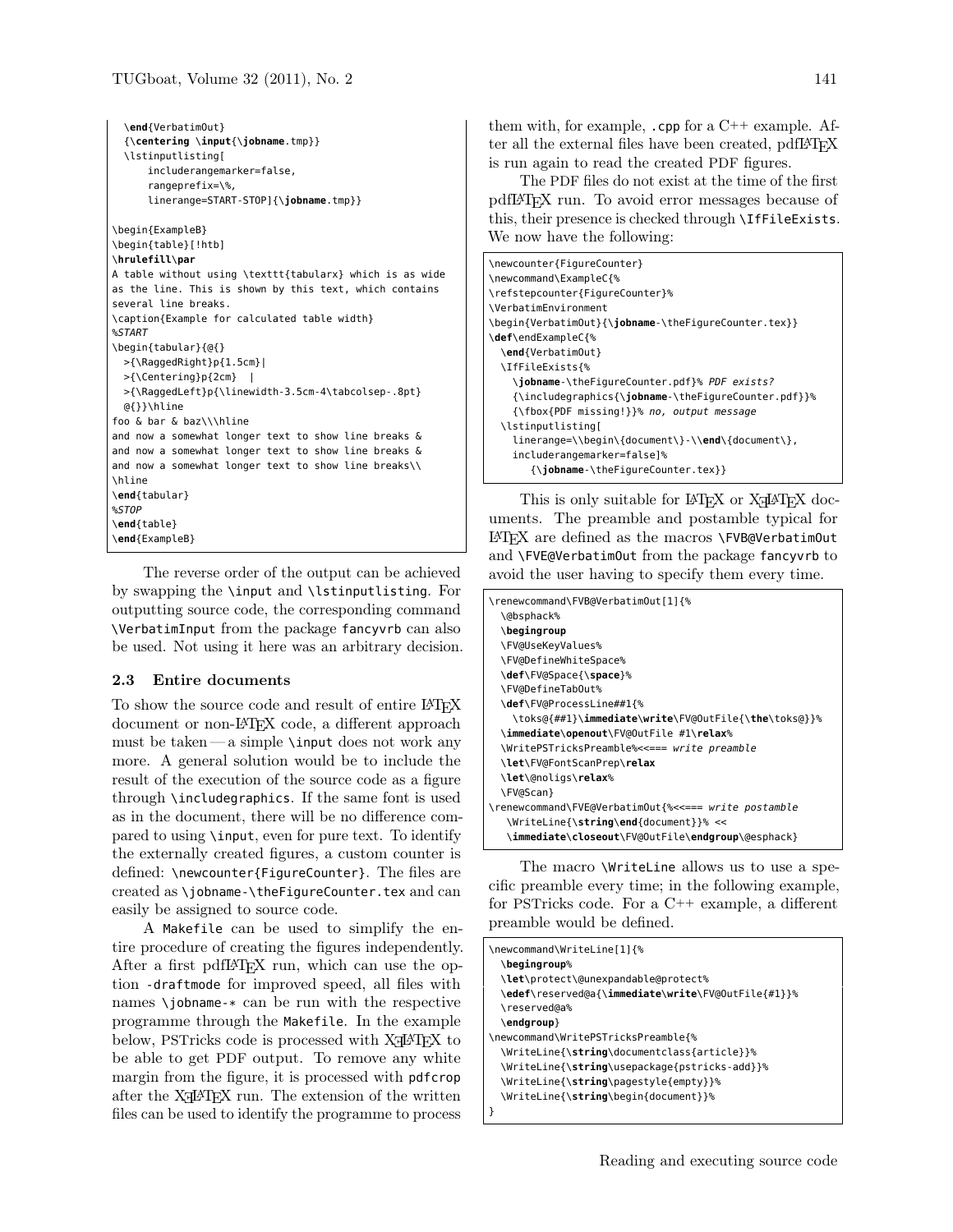These definitions provide the preliminaries for using the new environment ExampleC. The example shown here is a so-called surface plot.



\psscalebox{0.5}{% \begin{pspicture}(-0.5,-0.75)(11,11) \psaxes[ticksize=-5pt 0]{->}(11,11) \psMatrixPlot[colorType=5,dotsize=1.1cm, xStep=1,yStep=1, dotstyle=square\*]{10}{10}{matrix1.data} \**end**{pspicture}}

To make the preamble more flexible and be able to output parts of it as code, two additional macros can be used to specify the invisible and the visible part of the preamble. Here, the invisible part is output into the external file first, but this is arbitrary. The macro \FVB@VerbatimOut, which was modified above already, is changed again to omit a preamble for a special case (\WritePSTricksPreamble), instead now including a template preamble (\WritePreamble). The template preamble does not load additional packages; they have to be loaded by the user. This allows for more flexibility. The package listings allows not only specifying a region, but also a sorted, commaseparated list in curly braces.

In this case, everything in the source document between %START and %STOP and also between \begin{document} and \end{document} is output. To distinguish between preamble and text body, they are output with different background colours and a small additional space between them. The part to insert the code is now

```
\IfFileExists{\jobname-\theFigureCounter.pdf}%
  {\begin{center}\expandafter\includegraphics%
   \expandafter[\GraphicxOptions]%
```

```
{\jobname-\theFigureCounter.pdf}
              \end{center}}%
             {\fbox{PDF missing!}}%
\def\GraphicxOptions{}%
\lstinputlisting[backgroundcolor=\color{black!10},
                 linerange=\%PSTART-\%PSTOP,
                 includerangemarker=false,]%
                {\jobname-\theFigureCounter.tex}
\lstinputlisting[backgroundcolor={},
  linerange=\\begin\{document\}-\\end\{document\},
  includerangemarker=false]%
       {\jobname-\theFigureCounter.tex}%
\gdef\Invisible@Part{}%
\gdef\Visible@Part{}%
```
The macro \GraphicxOptions saves the optional parameter of the ExampleD environment, which may contain key/value pairs for \includegraphics. The invisible part of the preamble is passed as an argument to the macro \PreambleInvisible and the visible part to  $\Perb{P}$  reambleVisible. The external  $\operatorname{\mathbb{F}T} X$ document now has the following preamble.

| \newcommand\WritePreamble{%                 |
|---------------------------------------------|
| \WriteLine{\string\documentclass{article}}% |
| \WriteLine{\string\pagestyle{empty}}%       |
| \WriteLine{\Invisible@Part}                 |
| \WriteLine{\@percentchar PSTART}            |
| \WriteLine{\Visible@Part}%                  |
| \WriteLine{\@percentchar PSTOP}             |
| \WriteLine{\string\begin{document}}%        |
|                                             |

A page break is now possible after the figure and within the code output, as shown by the following example.

The binding energy in the liquid drop model is composed of the following parts.



| \psset{nodesep=3pt}                                     |  |  |  |
|---------------------------------------------------------|--|--|--|
| The binding energy in the liguid drop model is composed |  |  |  |
| of the following parts.                                 |  |  |  |
| \begin{itemize}                                         |  |  |  |
| \item the \rnode{b}{surface part},                      |  |  |  |
| $\item$ the \rnode{a}{volume part}, \\[1cm]             |  |  |  |
| \def\xstrut{\vphantom{\frac{(A)^1}{(B)^1}}}             |  |  |  |
| \begin{equation}                                        |  |  |  |
| $F =$                                                   |  |  |  |
| \rnode[t]{ae}{\psframebox*[fillcolor=black!8,           |  |  |  |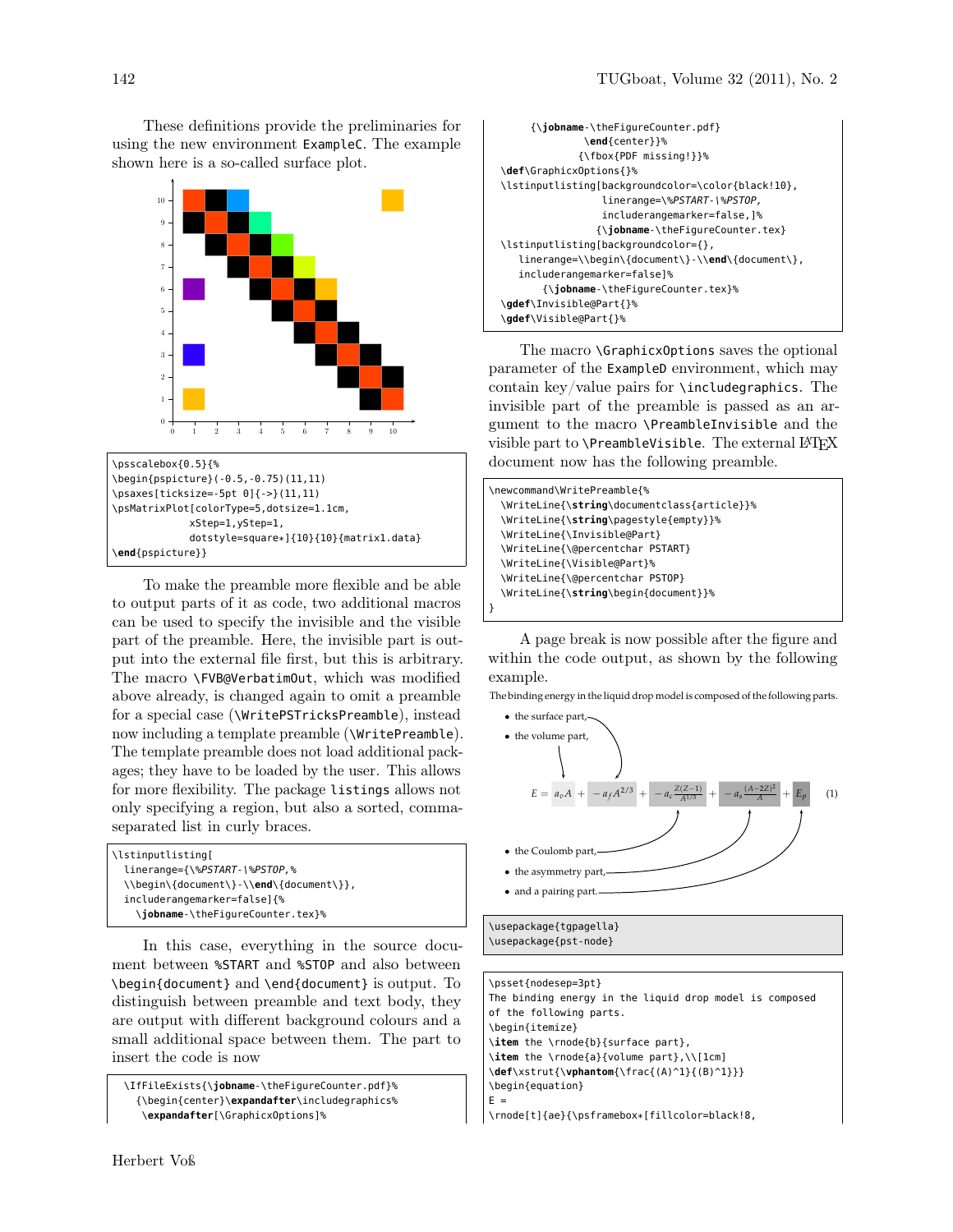```
linestyle=none]{\xstrut a_vA}} +
\rnode[t]{be}{\psframebox*[fillcolor=black!16,
  linestyle=none]{\xstrut -a_fA^{2/3}}} +
\rnode[t]{ce}{\psframebox*[fillcolor=black!24,
  lines linestyle=none]{\xstrut -a_c\frac{Z(Z-1)}{A^{1/3}}}} +
\rnode[t]{de}{\psframebox*[fillcolor=black!32,
 linestyle=none]{\xstrut -a_s\frac{(A-2Z)^2}{A}}} +
\rnode[t]{ee}{\psframebox*[fillcolor=black!40,
 linestyle=none]{\xstrut E_p}}
\end{equation}\\[0.25cm]
\item the \rnode{c}{Coulomb part},
\item the \rnode{d}{asymmetry part},
\item and a \rnode{e}{pairing part}.
\end{itemize}
\nccurve[angleA=-90,angleB=90]{->}{a}{ae}
\nccurve[angleB=45]{->}{b}{be}
\nccurve[angleB=-90]{->}{c}{ce}
\nccurve[angleB=-90]{->}{d}{de}
\nccurve[angleB=-90]{->}{e}{ee}
```
The macro \Preamble, which saves the invisible and the visible part of the preamble, is somewhat more complex because the special characters like  $\lambda$ , \$, &, #  $\lambda$ ,  $\lambda$ ,  $\delta$  and  $\lambda$  and line endings must be handled separately. If an arbitrary optional argument is specified, it is assumed that it is the invisible part of the preamble.

```
\def\MakeVerbatimNewLine{^^J}
\begingroup
\catcode'\^^M=\active %
  \gdef\obeylines@Preamble{\catcode'\^^M\active
    \let^^M\MakeVerbatimNewLine}%
\endgroup
\newcommand\Preamble{%
\par
\begingroup
\makeatother
\let\do\@makeother
\do\ \do\\\do\$\do\&\do\#\do\^\do\_\do\~\do\%
\obeylines@Preamble
\@ifnextchar[\PreambleInvisible@{\PreambleVisible@[]}}
\long\def\PreambleInvisible@[#1]#2{%
 \long\xdef\@gtempa{#2}%
   \endgroup\let\Invisible@Part\@gtempa}
\long\def\PreambleVisible@[#1]#2{\long\xdef\@gtempa{#2}%
   \endgroup\let\Visible@Part\@gtempa}
```
This can be used to control the output of the preamble in the example code. Only the parts which are of interest to the reader can be output while other things can be defined as well and written into the exported T<sub>F</sub>X file, but do not appear as source code in the final document. For the example above:

```
\Preamble[Invisible]{\usepackage[T1]{fontenc}
\usepackage{mathpazo}
\usepackage{pstricks}
}
\Preamble{\usepackage{tgpagella}
\usepackage{pst-node}}
```
### 3 Arbitrary source code type

It has already been mentioned that in principle any language can be used in the exported file. The Makefile can do the appropriate processing based on the extension of the file. Only the example environment must know the type of file to be exported. Our final example shows an external Perl programme, which is written from this document and executed. The output of the programme is saved with the same base name and the extension .out. Finally, the output is inserted back into this document as pure text.

A standardised Perl code could have the following header (preamble).

```
\newcommand\SchreibePerlPraeambel{%
 \WriteLine{\numbersign !/usr/bin/perl}%
 \WriteLine{\numbersign }%
 \WriteLine{\numbersign Herbert Voss 20110201}%
 \WriteLine{use strict;}%
 \WriteLine{\Invisible@Part}
 \WriteLine{\numbersign PSTART}
 \WriteLine{\Visible@Part}%
 \WriteLine{\numbersign PSTOP}
 \WriteLine{\numbersign }%
 \WriteLine{\numbersign bodystart!!}%
}
```
The definition of the example environment is in principle the same as the LATEX version shown above. Instead of including a generated PDF file, the text output created by the external Perl programme is input with \lstinputlisting. The optional argument of the environment ExampleE can be used to specify the formatting; it is passed through to \lstinputlisting.

```
\newcommand\ExampleE[1][]{%
 \def\lstOptions{#1}%
 \refstepcounter{FigureCounter}%
 \VerbatimEnvironment
\begin{VerbatimOut}{\jobname-\theFigureCounter.pl}}
\def\endExampleE{%
 \end{VerbatimOut}
\IfFileExists{\jobname-\theFigureCounter.out}%
 {\expandafter\lstinputlisting\expandafter[\lstOptions]%
   {\jobname-\theFigureCounter.out}}%
      {\fbox{Output missing!}}%
 \medskip
 \def\lstOptions{}%
 \lstinputlisting[backgroundcolor=\color{black!10},
                   linerange=\#PSTART-\#PSTOP,
                   includerangemarker=false,]%
                  {\jobname-\theFigureCounter.pl}
 \lstinputlisting[
   backgroundcolor={},
   linerange=\#bodystart!!-\#bodyend!!,
   includerangemarker=false]%
                 {\jobname-\theFigureCounter.pl}%
 \gdef\Invisible@Part{}%
  \gdef\Visible@Part{}%
}
```